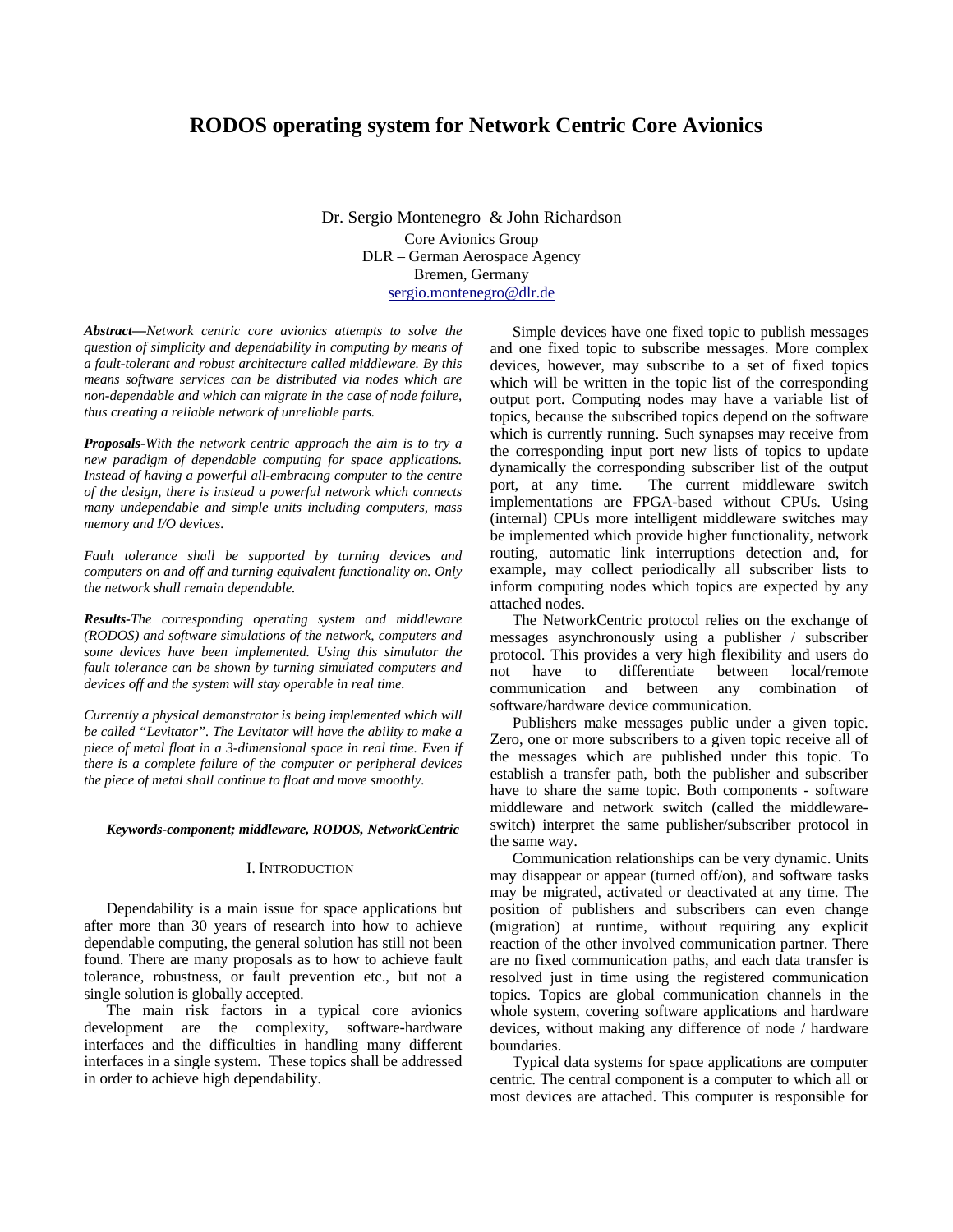handling devices, communication, computing, and storage of data.

The aim is to create a new concept of core avionics systems which targets fault tolerance as a natural part of the concept. In this approach the central component is not the computer but a distributed fault tolerant network system. This provides dependability to the network to which a set of independent redundant components can be attached such as devices, simple computing units, and mass memory units, etc. Any of these devices have the possibility to fail in which case the network manager will deactivate the failed device and replace it with an activated, redundant one providing the same services.

The most effective and safe way to implement a complex parallel system is to compose it as a network of simple sequential tasks. These tasks may be executed by software, such as steering control, or by hardware components such as those providing temperature measurements. The aim is to unify software and hardware so there shall be no difference between services provided either by software or by hardware. All service providers communicate using the same communication protocol and unified messages and use the same interface. When using a service there shall be no difference between how it was implemented (software, hardware, or both) and where it is being executed (in which computing node or device).

different units and converts them to the internal NetworkCentric protocol.

Different nodes, including computing nodes, mass memory nodes, and devices may be attached to the network using at least one link. The network switching points are implemented by the Middleware Switch. The connection links to the network may be redundant and in this case they will be treated by the network as different independent connections. Links may be of different types such as RS422, MIL-1553, CAN, SpaceWire, SPI, I2C , etc. Each interface from the network to a link is called a Synapse and each synapse has to be adapted to the corresponding link in order to support the corresponding protocol. The Synapses translate the external link protocols to the NetworkCentric publisher/subscriber protocol which is the "common universal language" for all units in the system, including software tasks and I/O devices. The Software middleware in RODOS (the NetworkCentric Operating System) directly supports this protocol. For all other units, translators have to be provided, and this is the function of the synapses. All synapses have the same structure but a different implementation according to the attached inner network centric protocol.



The NetworkCentric core avionics machine consists of several harmonised components which work together to implement dependable computing in a simple way. The network is built using basic building blocks called middleware switches which implement different protocols to

# II.THE FIRST STEP TOWARD DEPENDABLE COMPUTING

The first step to designing dependability for space computers was first used in the (DLR-) BIRD satellite. In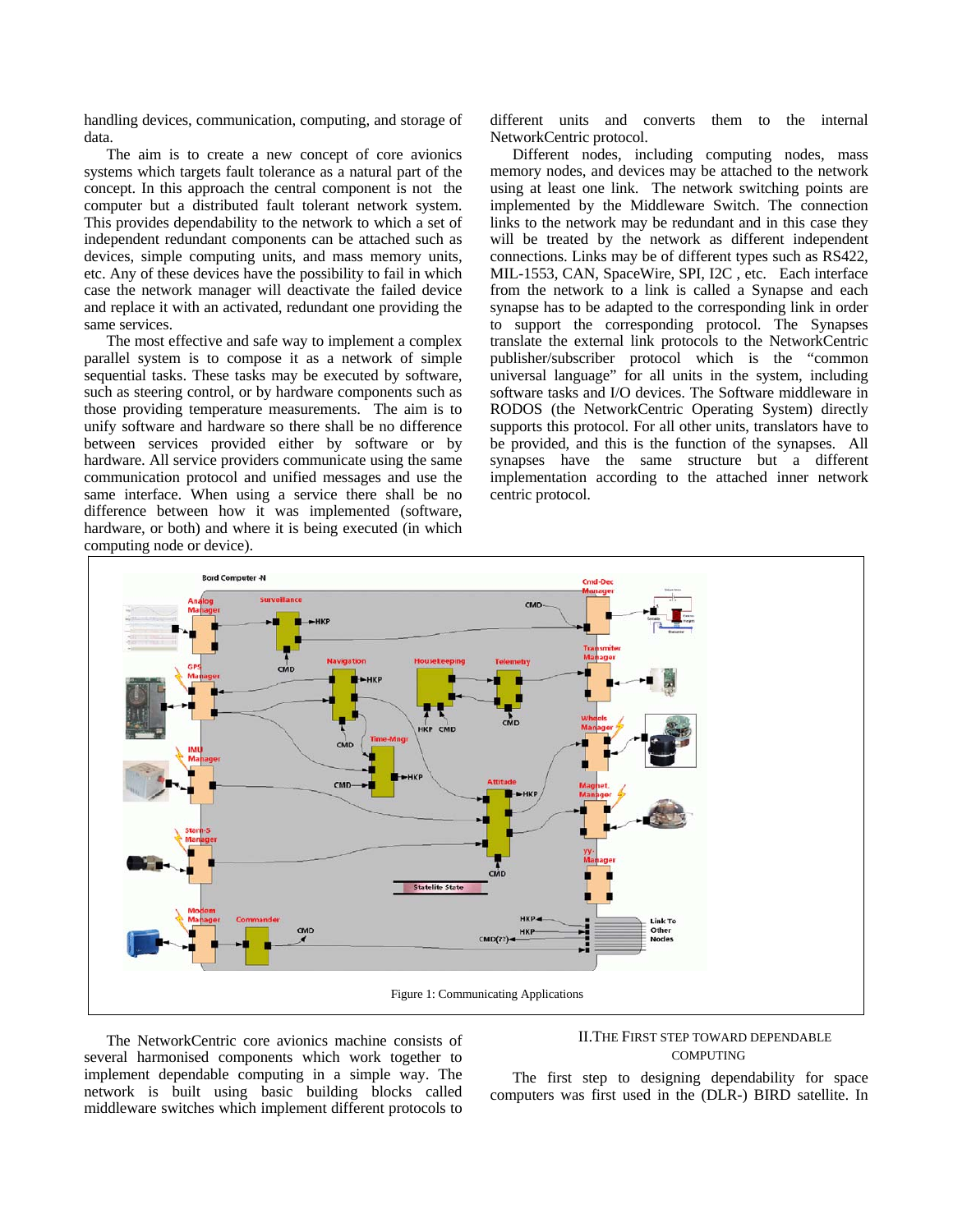this architecture there are two or four redundant control computers, each of the nodes capable of executing all of the control tasks. One node (the worker) controls the satellite while a second node (supervisor) supervises the correct operation of the worker node. If an anomaly of the worker node is detected by the supervisor node, the supervisor takes over the control of the satellite and becomes the new worker node. The old worker node is enforced to execute a recovery function and if there is no permanent error detected, it then becomes the supervisor node.

The core avionics system becomes a distributed computer

# III.INTEGRATED SOFTWARE AND HARDWARE **STRUCTURES**

The next step to improving this structure was a softwareonly step. While the hardware structure stayed the same, the software structure was improved by adding a middleware for communication purposes. Instead of having many different interfaces among applications or between application and I/O-drivers, there is only one interface for all communications in the system. The middleware provides a message-interface which can be used to interchange data among all entities in the system. Therefore there is no extra



system through which no single node is required to be dependable. The nodes are instead connected through a dependable network which is the heart of the system. Software services can then be distributed on all computer nodes and may migrate from one node to another in the case of node-failures, overloading or for power management purposes. In this way it is possible to compose a reliable system out of unreliable parts. The network is based on a publisher/subscriber protocol which is implemented in a software middleware for the software tasks, and in a FPGA as a middleware switch for hardware devices and to interconnect computing nodes and mass memories.

I/O- driver interface. I/O-devices are controlled by applications called I/O-managers.

Another improvement is the inter-node communication. The functionality of the system is implemented as a network of applications which can be distributed among many computers in the system (Figure 1).

Computing units (CPU +MEM) are managed by the local real-time kernel operating system (OS) RODOS. On top of the kernel runs the software middleware (MW) of RODOS and around this middleware the user can implement its applications (AP). To communicate with external units, including devices and other computing units, each node provides a gateway to the network and around the network several devices (IO Devs and computing nodes) may be



attached to the system.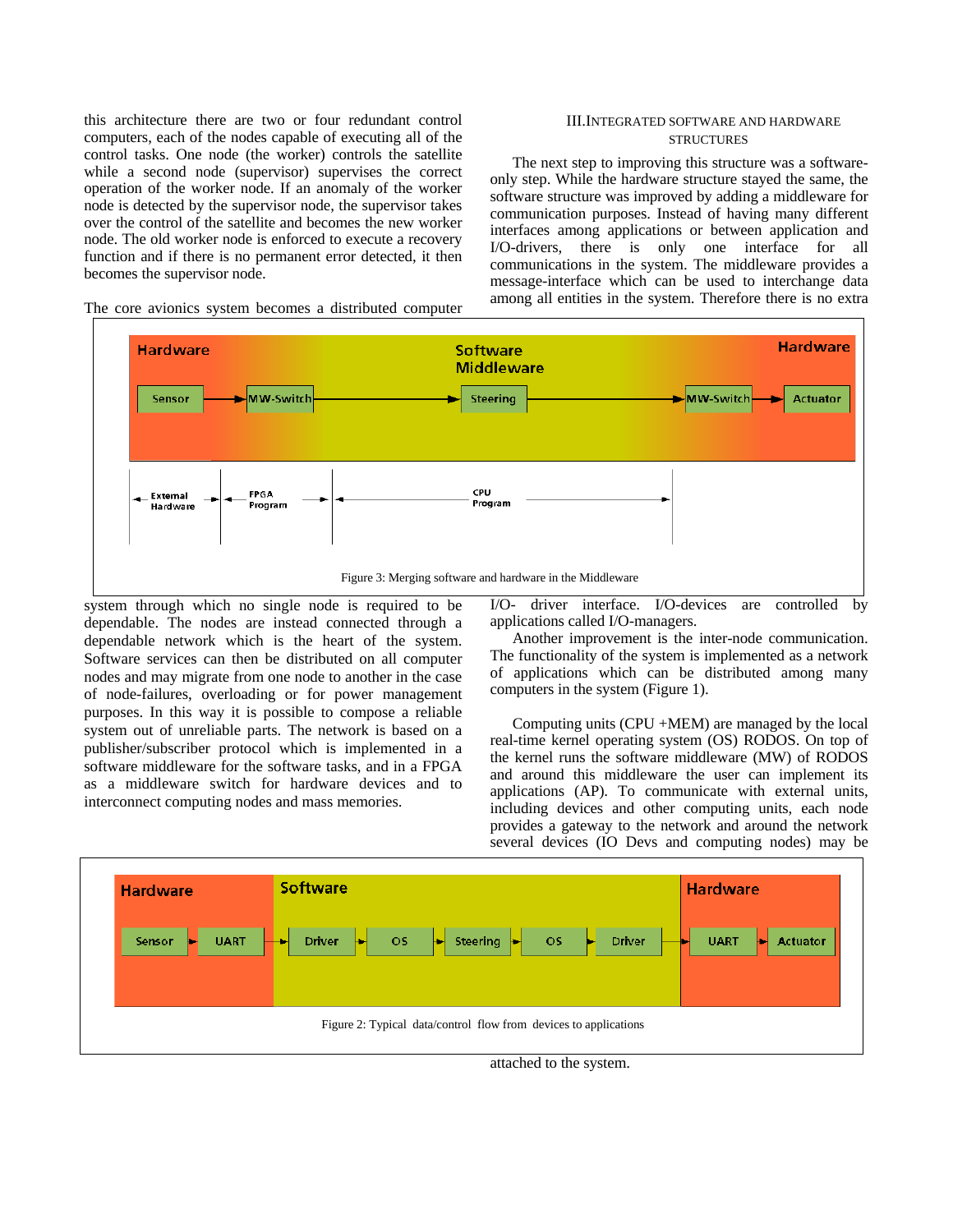### IV.THE MIDDLEWARE SWITCH

#### *A. Middleware architecture*

The next step is to unify software and hardware into an integrated architecture. Figure 2 shows a typical data/control flow to access I/O-devices.

The capabilities of the FPGA (programmable hardware) emerging technology allows the implementation of middleware functionality directly into the hardware I/Ointerface of a structure such as that depicted in Figure 3. The intention is to implement the middleware in the form of an Application Specific Integrated Circuit (ASIC).

The I/O interface (typically a UART) will have on one side the required device interface while on the other side it will be directly integrated into the middleware protocol. In this way the structure in figure 2 can be extended to simulate the structure depicted in figure 4.

An embedded controller in the middleware switch recognizes communication requests from the I/O ports and connects/disconnects the ports accordingly. For costsensitive applications an investigation will be carried out into how the hardware management of I/O links can be done automatically without the need of software-controlled embedded processing resources.

# V. RODOS

The RODOS real-time kernel and middleware provide an integrated Object-oriented (OO) framework interface to multitasking resources management and to the NetworkCentric communication infrastructure. The RODOS framework seeks to offer the simplest and smallest possible interface to user applications, while still providing all the required functionality and flexibility. It includes time management, CPU and memory management.

Simplicity does not mean, however, lack of functionality. Real time scheduling, resource management, synchronization, middleware and simple communication and all the functions expected from a microkernel are implemented – just as simply as possible. An important RODOS design target is the irreducible complexity; this is the minimal possible complexity for a determined function when it becomes no longer possible to implement it simpler without destroying the core functionality.

RODOS is based on utilising very few and simple basic functions. Applications running on top of RODOS are implemented using object-oriented technology, resulting in highly modular application software. Applications running on the top of the RODOS middleware are built using the schema of software building blocks. Several (simple)